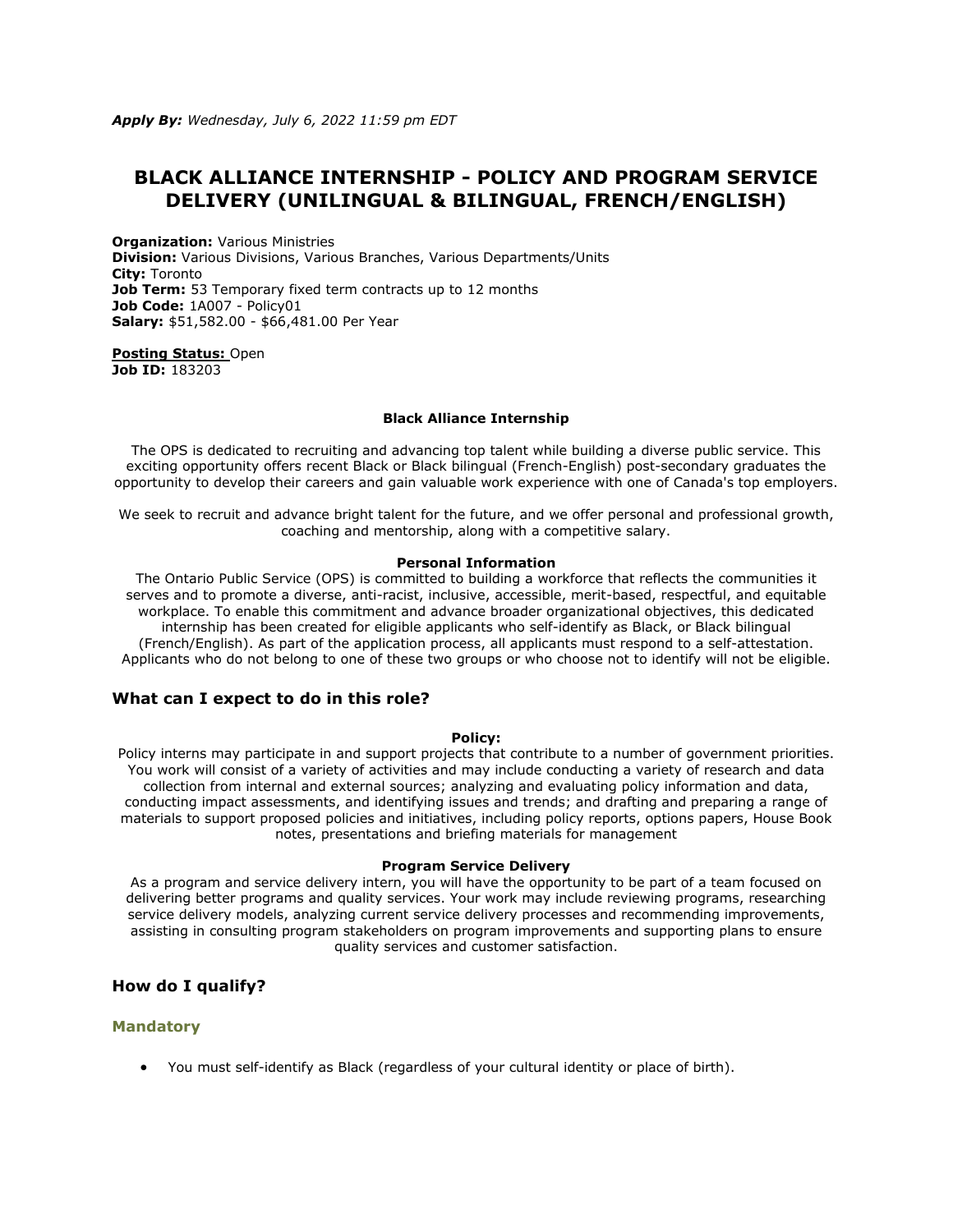- You must have graduated or will complete the requirements to graduate with a degree, diploma or post-graduate certificate from a recognized or legally authorized post-secondary institution in the last five years (May 2017-June 2022).
- You must be legally entitled to work in Canada.
- French proficiency levels for bilingual placements will be tested and confirmed before hire.

# **Skills**

- **Analytical:** identify trends and relevant themes to support the development of user-focused and evidence-based findings and recommendations
- **Collaboration:** work with others across the organization to identify and solve a problem or achieve a common goal that is mutually beneficial
- **Relationship Management:** build and maintain strong working relationships with clients, stakeholders, partners and colleagues while demonstrating respect, ethics and extending trust in order to achieve organizational goals
- **Planning and Coordinating:** prioritize tasks, manage competing priorities to effectively manage time in order to meet deadlines.
- **French Language:** for some placements, French proficiency is not required but is considered an asset.

## **Knowledge Policy**

Policy Development: knowledge of the formulation of public policy and the process of making important organizational decisions that could have future impacts or consequences throughout the implementation or operationalization stages

#### **Knowledge Program Service Delivery**

Business-Planning: identify key business objectives and goals for the organization, considering the variety of factors that impact the organization and establishing goals that account for those factors

Evaluation: determine the effectiveness of a service or program based on existing practices, systems, and/or policies

Process Improvement: identify and implement changes in work processes that can be expected to produce measurable enhancements

#### **OPS Commitment to diversity, inclusion, accessibility, and anti-racism:**

We are committed to build a workforce that reflects the communities we serve and to promote a diverse, anti-racist, inclusive, accessible, merit-based, respectful and equitable workplace.

We invite all interested individuals who meet the mandatory eligibility to apply and encourage applications from people with disabilities as well as people from a diversity of ethnic and cultural origins, sexual orientations, gender identities and expressions.

Visit the **[OPS Anti-Racism Policy](https://www.ontario.ca/page/ontario-public-service-anti-racism-policy)** and the **[OPS Diversity and Inclusion Blueprint](https://www.ontario.ca/page/ops-inclusion-diversity-blueprint)** pages to learn more about the OPS commitment to advance racial equity, accessibility, diversity, and inclusion in the public service.

We offer employment accommodation across the recruitment process and all aspects of employment consistent with the requirements of Ontario's **[Human Rights Code](https://www.ohrc.on.ca/en/ontario-human-rights-code)**. Refer to the application instructions below if you require a disability-related accommodation.

## **Policy and Program Service Delivery Placement Information:**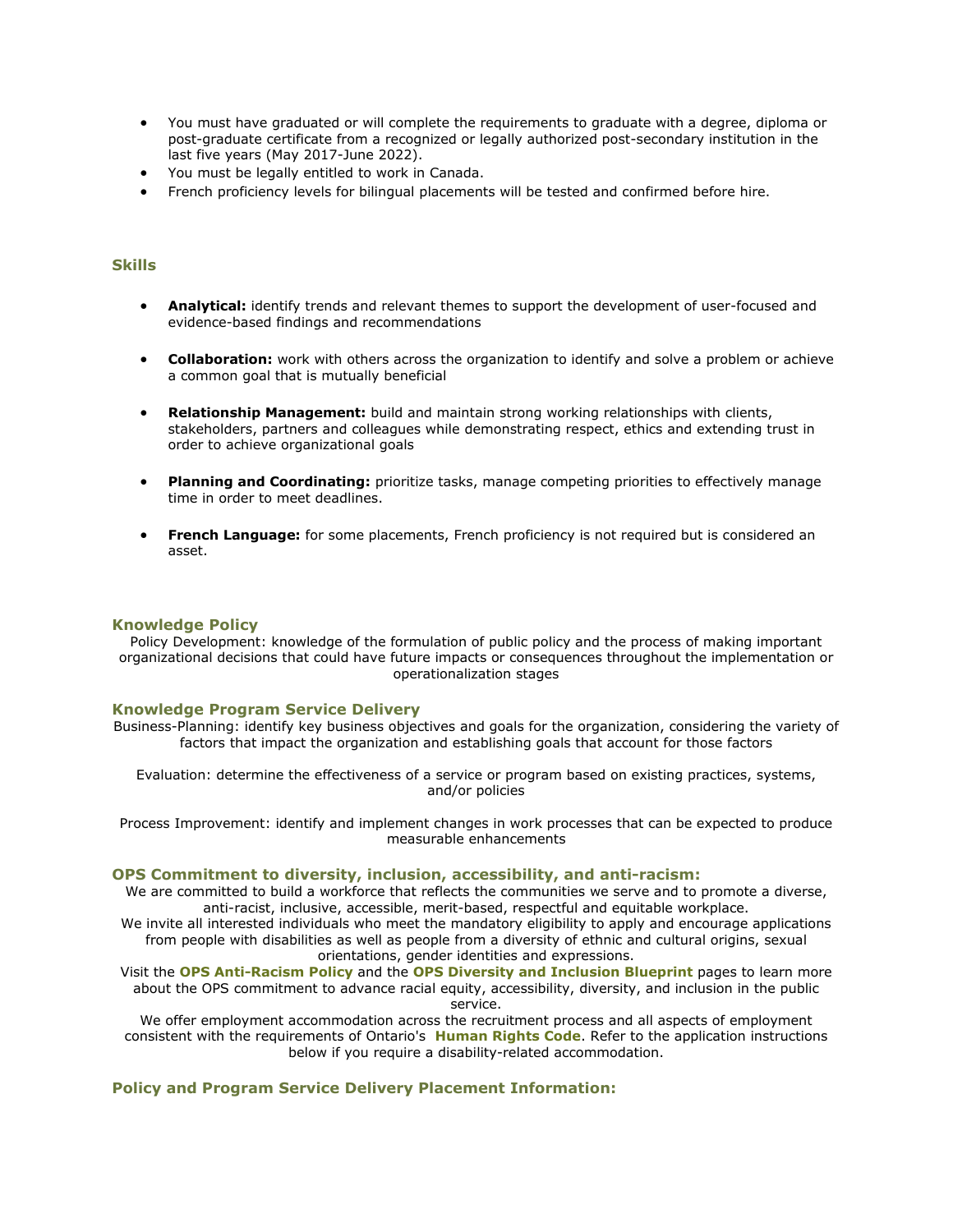Policy: 1 Bilingual Temporary – up to 12 months, Advanced-minus, Toronto • Francophone Affairs 1 Temporary – up to 12 months, Guelph • Ministry of Agriculture, Food and Rural Affairs 25 Temporary – up to 12 months, Toronto • Ministry of the Attorney General, Criminal Record Check • Cabinet Office Criminal Record Check • Ministry of Children, Community and Social Services • Ministry of Citizenship and Multiculturalism • Ministry of Colleges and Universities • Ministry of Education • Ministry of Energy • Ministry of Finance • Ministry of Government and Consumer Services • Ministry of Health • Ministry of Heritage, Sport, Tourism and Culture Industries • Ministry of Infrastructure • Ministry of Intergovernmental Affairs • Ministry of Labour, Training and Skills Development • Ministry of Long-Term Care • Ministry of Municipal Affairs and Housing • Ministry of Northern Development, Mines, Natural Resources and Forestry • Ministry of Seniors and Accessibility • Treasury Board Secretariat

Program Service Delivery: 5 Bilingual Temporary – up to 12 months, Toronto, Sudbury • Ministry of the Attorney General, Advanced, Sudbury, Criminal Record Check • Ministry of the Attorney General, Advanced, Toronto, Criminal Record Check • Ministry of the Attorney General, Advanced-Plus, Toronto, Criminal Record Check • Ministry of Economic Development, Job Creation and Trade, Advanced, Toronto • Ministry of Government and Consumer Services, Advanced-Minus, Toronto 4 Temporary – up to 12 months, Guelph, Mississauga, Oshawa, Brantford • Ministry of Agriculture, Food and Rural Affairs, Guelph • Ministry of the Attorney General, Mississauga, Criminal Record Check • Ministry of Finance, Oshawa • Ministry of Labour, Training and Skills Development, Brantford 17 Temporary – up to 12 months, Toronto • Ministry of the Attorney General, Criminal Record Check • Cabinet Office, Criminal Record Check • Ministry of Children, Community and Social Services • Ministry of Environment, Conservation and Parks • Ministry of Finance • Ministry of Government and Consumer Services • Ministry of Heritage, Sport, Tourism and Culture Industries • Ministry of Indigenous Affairs • Ministry of Infrastructure

- Ministry of Labour, Training and Skills Development
	- Ministry of Long-Term Care
	- Ministry of Municipal Affairs and Housing

## **Additional Information:**

#### **Address:**

- 1 Bilingual Temporary, duration up to 12 months, Toronto, Toronto Region, Criminal Record Check
- 4 Temporary, duration up to 12 months, Toronto, Toronto Region, Criminal Record Check
- 5 Bilingual Temporary, duration up to 12 months, Toronto, Toronto Region
- 43 Temporary, duration up to 12 months, Toronto, Toronto Region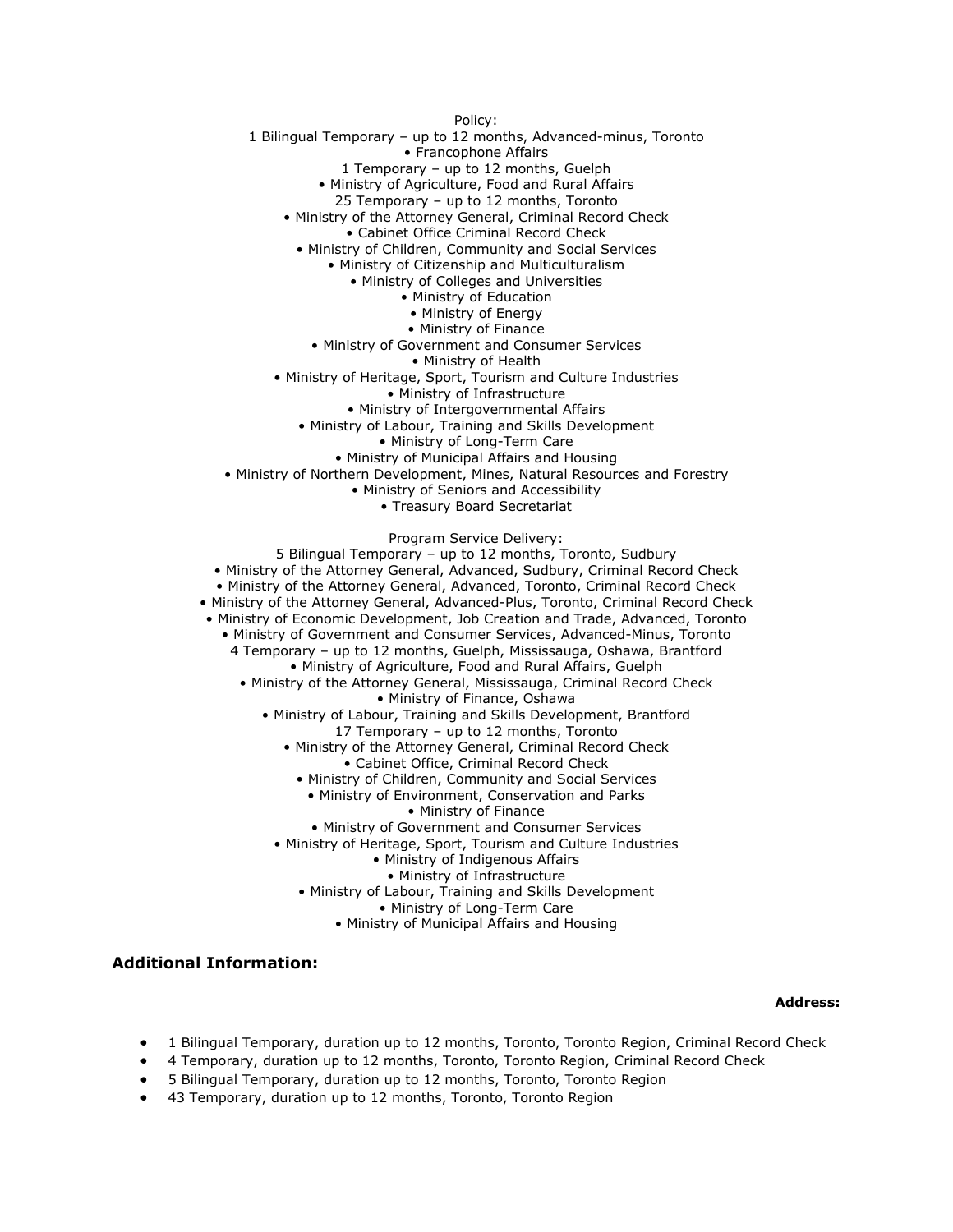**Compensation Group:** Association of Management, Administrative and Professional Crown Employees of Ontario **[Schedule:](https://www.ontario.ca/page/careers-job-ad-definitions)** 6 **Category:** Internships Posted on: Wednesday, June 15, 2022

#### **Note:**

- [This ad is also available in French.](https://www.gojobs.gov.on.ca/Preview.aspx?Language=French&JobID=183203)
- In accordance with the Ontario Public Service (OPS), Employment Screening Checks Policy (ESCP), the top candidate(s) may be required to undergo a security screening check. Refer to the above to determine the screening checks that are required for this position.

Required security screening checks along with your written consent, will be sent to the Transition and Security Office (TSO), Talent Development Branch, Talent and Leadership Division to evaluate the results. If applicable, the TSO, with your written consent, will request and obtain any additional employment screening checks that were not obtained directly by you.

A record under the Criminal Code and/or other federal offence record(s) does not automatically mean you will be ineligible for the position. The employment screening check(s) will only be reviewed and evaluated by the TSO for the purpose of making a security clearance decision. The details of an individual's employment screening check(s) will be considered in specific relation to the duties and responsibilities of the position being filled. Employment screening check records will be maintained by the TSO and kept strictly confidential.

- **These temporary internship positions are 12-month contracts starting August 29, 2022.**
- The information that you provide for the purpose of this competition and the results from this competition may be used to fill other internship opportunities in the OPS and public sector organizations where TBS provides administrative services.
- In order to meet the program goals and ensure that our recruitment practices are fair, open and transparent, it is necessary that only those applicants who self-identify as Black are considered for this internship. Personal information collected in this attestation will contribute to efforts in building a more diverse, inclusive, and accessible OPS. Information collected in this attestation will be retained by the Internships Unit, Treasury Board Secretariat and will be used to determine your qualifications for this program. Any data will be reported on an aggregate, depersonalized basis only. All information will be protected in accordance with the Freedom of Information and Protection of Privacy Act. The Government of Ontario is an equal opportunity employer and has a legal duty to accommodate under the Accessibility for Ontarians with Disabilities Act and Ontario's Human Rights Code. If you have any questions about this attestation or require accommodation to complete this attestation, please contact the Internships Unit at **[contact.oip@ontario.ca](mailto:contact.oip@ontario.ca)**.

Please do not provide more personal information than what is asked of you. For example, do not include your social insurance number, photograph, or banking information, etc. with your application. We strongly encourage you not to provide us with information beyond that which is requested in the job posting.

# **How to apply:**

- 1. You must **[apply online](https://www.gojobs.gov.on.ca/Apply.aspx?Language=English&JobID=183203)**.
- 2. Your cover letter and resume combined should not exceed five (5) pages. For tips and tools on how to write a concise cover letter and resume, review the **[Writing a Cover Letter and Resume: Tips,](https://www.gojobs.gov.on.ca/Docs/OPSCoverLetterandResumeWritingGuide.pdf)  [Tools and Resources](https://www.gojobs.gov.on.ca/Docs/OPSCoverLetterandResumeWritingGuide.pdf)**.
- 3. Customize your cover letter and resume to the qualifications listed on the job ad. Using concrete examples, you must show how you demonstrated the requirements for this job. We rely on the information you provide to us.
- 4. Read the **[job description](https://www.gojobs.gov.on.ca/PDR.aspx?Language=English&JobID=183203)** to make sure you understand this job.
- 5. OPS employees are required to quote their WIN EMPLOYEE ID number when applying.